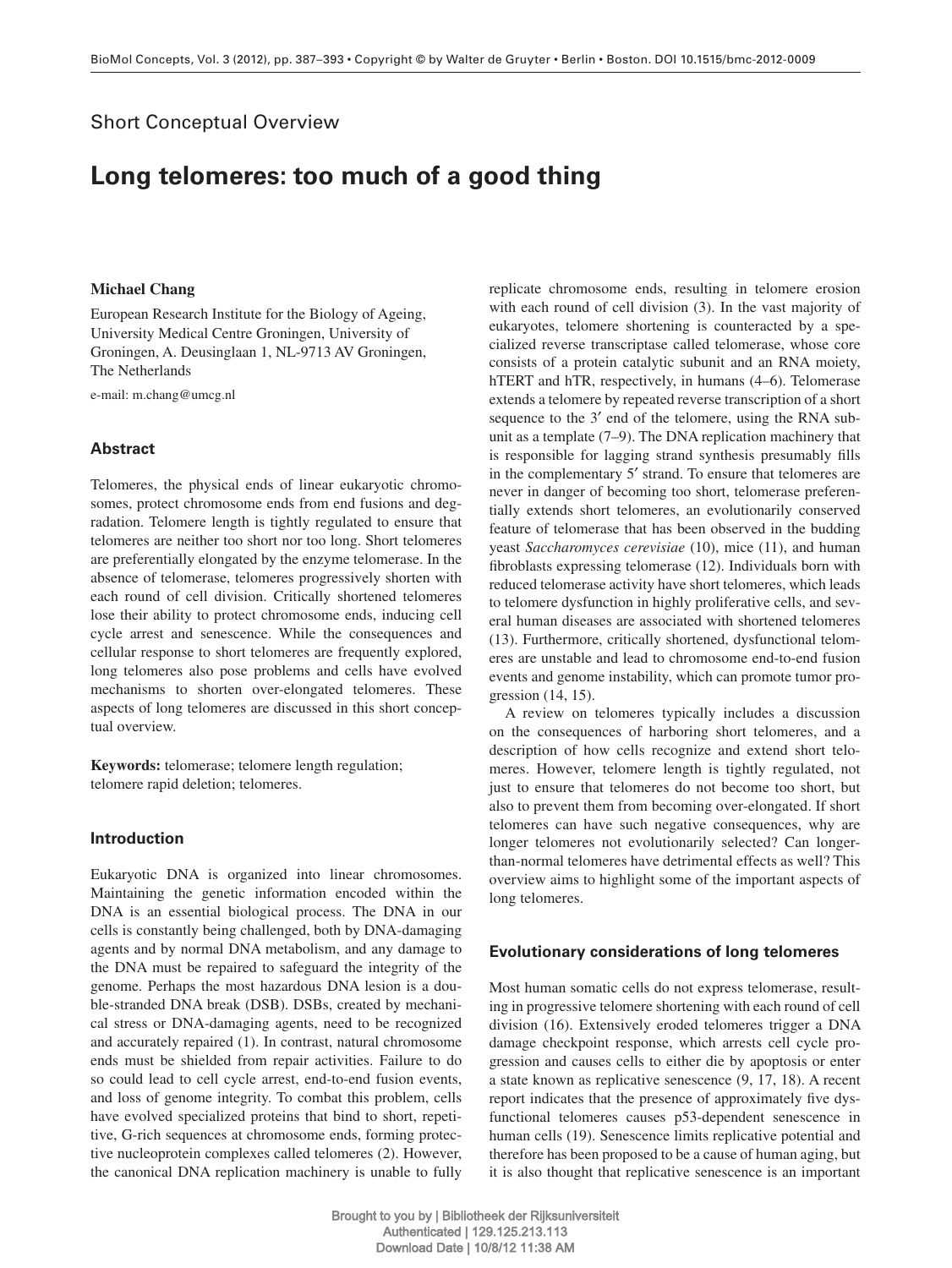barrier to tumorigenesis as cancer cells need to maintain their telomeres to continue proliferating. Thus, inheriting long telomeres may increase replicative potential, and perhaps life span, but it could result in increased cancer rates (20). However, this model seems unlikely as it has recently been noted that longer blood and epithelial cell telomere length is rarely associated with increased rates of cancer (21). On the other hand, short dysfunctional telomeres promote genome instability, which is a hallmark of cancer cells, and short telomeres are often linked to increased cancer risks (14, 15, 21) . Furthermore, most cancers occur late in life when the force of selection pressure is reduced (21). Therefore, it is unlikely that individuals with long telomeres are selected against because of increased cancer rates.

 An alternative explanation for keeping telomere lengths in check is the 'thrifty telomere' hypothesis, which suggests that long telomeres require more energy to maintain (21). In this model, telomeres should be kept as short as possible provided they are still fully functional. However, the evolutionary reasons for limiting telomere length are still far from being understood. Evolutionary models must be able to account for telomere length variation within a species as well as variation between species, and such models are often difficult to prove. Thus, instead of examining the strengths and weaknesses of these speculative models, this review will focus on the cellular and molecular consequences of long telomeres.

## **DNA replication stress at telomeres**

 Telomeric DNA sequences are highly repetitive and GC rich – features that are typically troublesome for the DNA replication machinery during DNA synthesis. Moreover, human telomeres are hypersensitive to UV-induced DNA damage (22), and sites of damage also cause problems for DNA polymerases. In *S. cerevisiae*, replication forks pause while traversing the telomeric repeats, and the strength of this pausing is proportional to telomere length (23, 24) . Several proteins have been identified that promote telomeric DNA replication, suggesting that there may be multiple reasons for replication fork pausing at telomeres. The Rrm3 helicase promotes replication through the telomere, likely by facilitating replication past non-histone protein-DNA complexes (23, 25). In the fission yeast *Schizosaccharomyces pombe*, the telomere-binding protein Taz1 promotes DNA replication at telomeres (26) . Similarly, mammalian telomeres also pose a challenge to the DNA replication machinery and require the Taz1-homolog TRF1 for efficient replication (27).

 The telomeric DNA from most eukaryotic organisms can form G-quadruplex (G4) structures *in vitro* (28, 29). G4 DNA was first observed *in vivo* through studies using anti-G4 DNA-specific antibodies to detect such structures at ciliate telomeres (30, 31) . In theory, the formation of G4 DNA structures should be problematic for a passing replication fork. In *S. cerevisiae* , the Pif1 helicase is needed to resolve G4 DNA, and in cells lacking Pif1, DNA replication is impeded and there is an increase in replication fork collapse (32) . Other helicases, such as mammalian BLM, WRN, and RTEL, have

also been implicated in promoting telomeric replication through the removal of G4 DNA structures (27, 33, 34) . Taz1 and TRF1 have both been suggested to promote telomeric replication by recruiting one or more of these helicases (26, 27) .

 Increasing the length of a telomere would obviously increase the number of potential barriers to efficient telomeric DNA synthesis, making long telomeres more difficult to fully replicate. Furthermore, although there is some evidence that DNA replication can initiate within the telomeric tracts (27, 35) , the majority of telomere replication is accomplished by replication forks originating from subtelomeric regions (24, 27) . Thus, increasing the length of a telomere would also increase the distance that the replication fork must travel to fully replicate the telomere, which may result in a prolonged S phase and disruption of cell cycle progression. Taken together, cells may not favor the presence of long telomeres due to problems associated with the telomere replication.

# **Effect of long telomeres on telomere-binding proteins**

 Telomeric repeats are bound by telomere-binding proteins, so long telomeres would recruit more of these proteins. If cells maintain longer-than-normal telomeres, sufficient quantities of these telomere-binding proteins must be present to ensure proper capping of the telomeres. Remarkably, both *S. cerevisiae* and human cells can be manipulated to have extremely elongated telomeres with no dramatic effect on cell viability, indicating that telomere-binding proteins are not easily titrated below a threshold needed to maintain essential telomere capping (36, 37) .

 However, many telomere-binding proteins have both telomeric and non-telomeric functions. For example, *S. cerevisiae* Rap1 binds telomeric repeat DNA and is important to establish telomere length homeostasis (38, 39), but it was first discovered as a protein than can modulate gene expression (40) . Furthermore, the Rap1-associated proteins Sir2, Sir3, and Sir4 are important for repressing transcription near telomeres as well as at the silent mating type loci (41) . Sir2 is also important for regulating replicative life span through its role at the ribosomal DNA (rDNA) repeats (42, 43) . Increasing telomere length may sequester telomere-binding proteins at the telomere and away from non-telomeric sites. Indeed, it has been reported that long telomeres reduce life span by reducing the amount of Sir2 available at the rDNA repeats (44) . Similarly, long telomeres increase telomeric silencing, but reduce silencing at the *HMR* mating type locus by sequestering the Sir proteins to telomeres (45, 46) . Whether the sequestration of telomere-binding proteins at over-elongated telomeres significantly affects other aspects of cell biology is still largely unknown.

#### **Shortening over-elongated telomeres**

 The previous sections described potential downsides of harboring long telomeres. So how do cells shorten over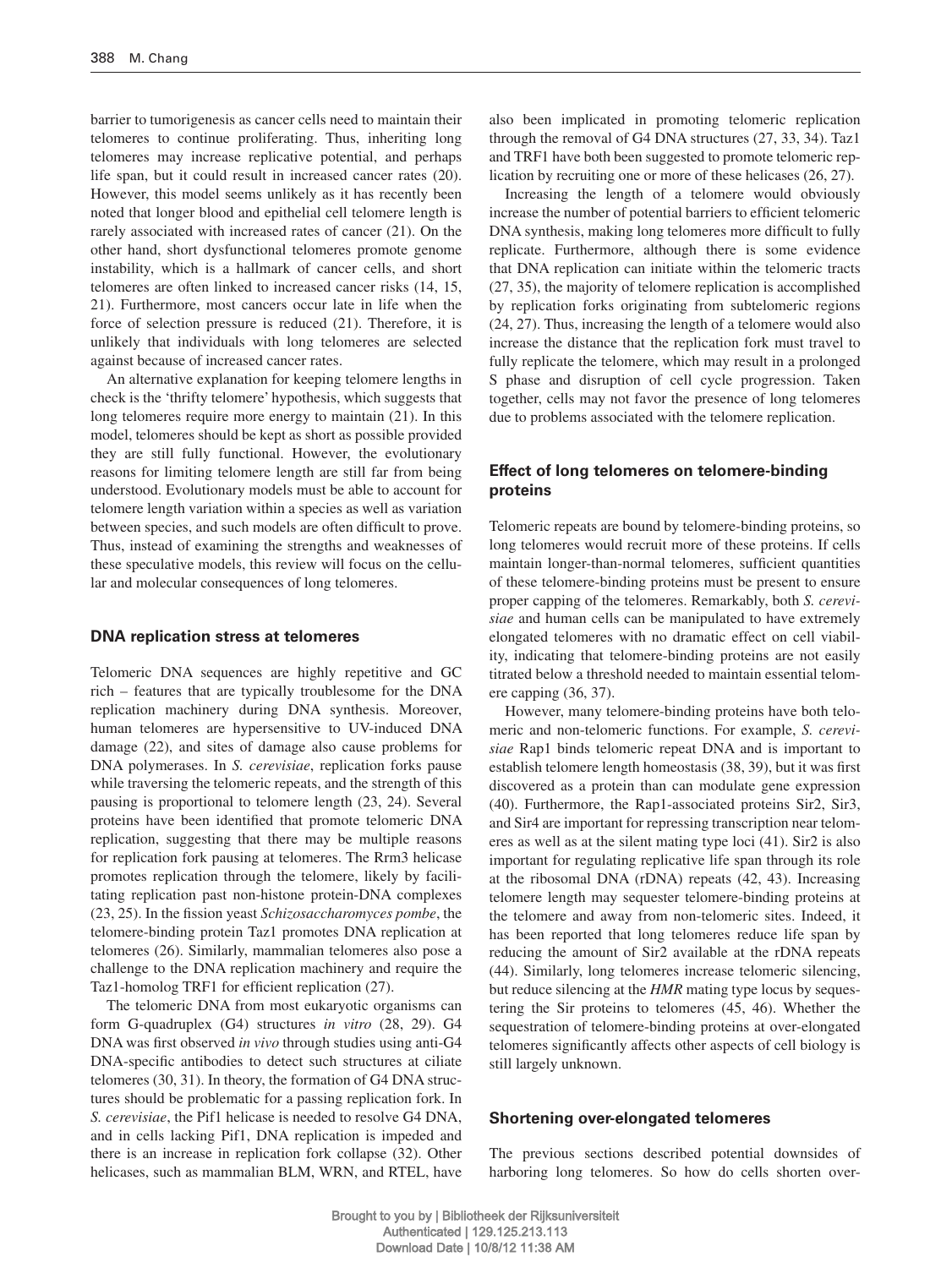elongated telomeres ? The most obvious mechanism is to limit telomerase-mediated telomere extension (Figure 1 A). Short telomeres are preferentially elongated by telomerase in *S. cerevisiae* (10), mice (11), and human fibroblasts expressing telomerase (12) . In other words, long telomeres are less likely to be extended by telomerase and will progressively shorten at a rate similar to when telomerase is absent. Indeed, in *S. cerevisiae*, an artificially over-elongated telomere shortens at a rate of ∼3–4 base pairs (bp) per generation, and this rate is independent of the presence or absence of telomerase  $(47)$ . The shortening rate is ~50–150 bp per generation in mouse cells lacking telomerase (48) , and in a variety of human cell types with no detectable telomerase activity (18, 49–51).

 The reason for this shortening is primarily due to a combination of incomplete DNA replication of chromosome ends and nucleolytic degradation. Incomplete DNA replication occurs because (i) DNA polymerases can only synthesize DNA in a 5' to 3' direction, and (ii) DNA polymerases cannot synthesize DNA *de novo* and require a short primer of ∼ 10 nucleotides (nt) of RNA. On the leading strand, DNA polymerase can theoretically synthesize DNA until it reaches the end of the chromosome, producing a blunt end. However, lagging strand synthesis occurs discontinuously, with each fragment (or Okazaki fragment) beginning with a short RNA primer. The RNA primers must be removed and replaced with DNA, which is synthesized by DNA polymerase from an upstream Okazaki fragment. Removal of the RNA primer of the terminal Okazaki fragment leaves a gap of ∼ 10 nt that cannot be replaced. Without a mechanism to compensate for this loss, chromosome ends will progressively shorten. This

phenomenon was termed the 'end-replication problem' (52, 53) . In addition, to the end-replication problem, chromosome ends terminate with  $3'$  overhangs, the size of which varies from species to species. Thus, nucleolytic degradation must occur, at least on the blunt-ended telomere synthesized by the leading strand (3) . The combined effect of the end-replication problem and nucleolytic degradation is that telomeres shorten with each round of cell division.

 DNA damage can also contribute to the shortening of telomeres (Figure 1B). For example, the accumulation of single-stranded breaks in telomeric DNA, induced by oxidative stress, is a major cause of telomere shortening in human fibroblasts (54, 55). Furthermore, as mentioned above, DNA replication forks have difficulty traversing telomeric DNA (23, 24, 26, 27) . If a replication fork collapses before reaching the end of the telomere, there is no replication origin distal to the site of fork collapse to generate a fork to finish the replication of the telomere, resulting in a truncated telomere (Figure 1C). Evidence for such truncated telomeres has been observed in *S. cerevisiae* (56) . Normally, if the truncated telomere is significantly shortened, the telomerase will preferentially elongate it (10). However, if the telomere was initially overelongated, the truncation may still leave the telomere longer than wild-type length. Telomerase would not preferentially elongate such a telomere, and this might be used as a mechanism to shorten over-elongated telomeres.

 While incomplete replication, nucleolytic degradation, DNA damage, and replication fork collapse can all shorten over-elongated telomeres, these mechanisms act at telomeres of all lengths. In contrast, over-elongated telomeres are also



#### **Figure 1** Shortening over-elongated telomeres.

 (A) In the absence of telomerase, or when telomerase activity is inhibited, telomeres shorten due to a combination of incomplete DNA replication and nucleolytic degradation. (B) DNA damage within the telomeric tracts can lead to telomere truncation events. (C) Replication forks pause while traversing telomeric repeats. The fork pausing can be induced by proteins bound to the telomere or, as depicted here, by the presence of G4 DNA. Collapse of a stalled replication fork can lead to a truncated telomere. (D) Over-elongated telomeres can undergo TRD events, which return the telomere to approximately wild-type length by excising an extrachromosomal DNA circle containing telomeric repeats.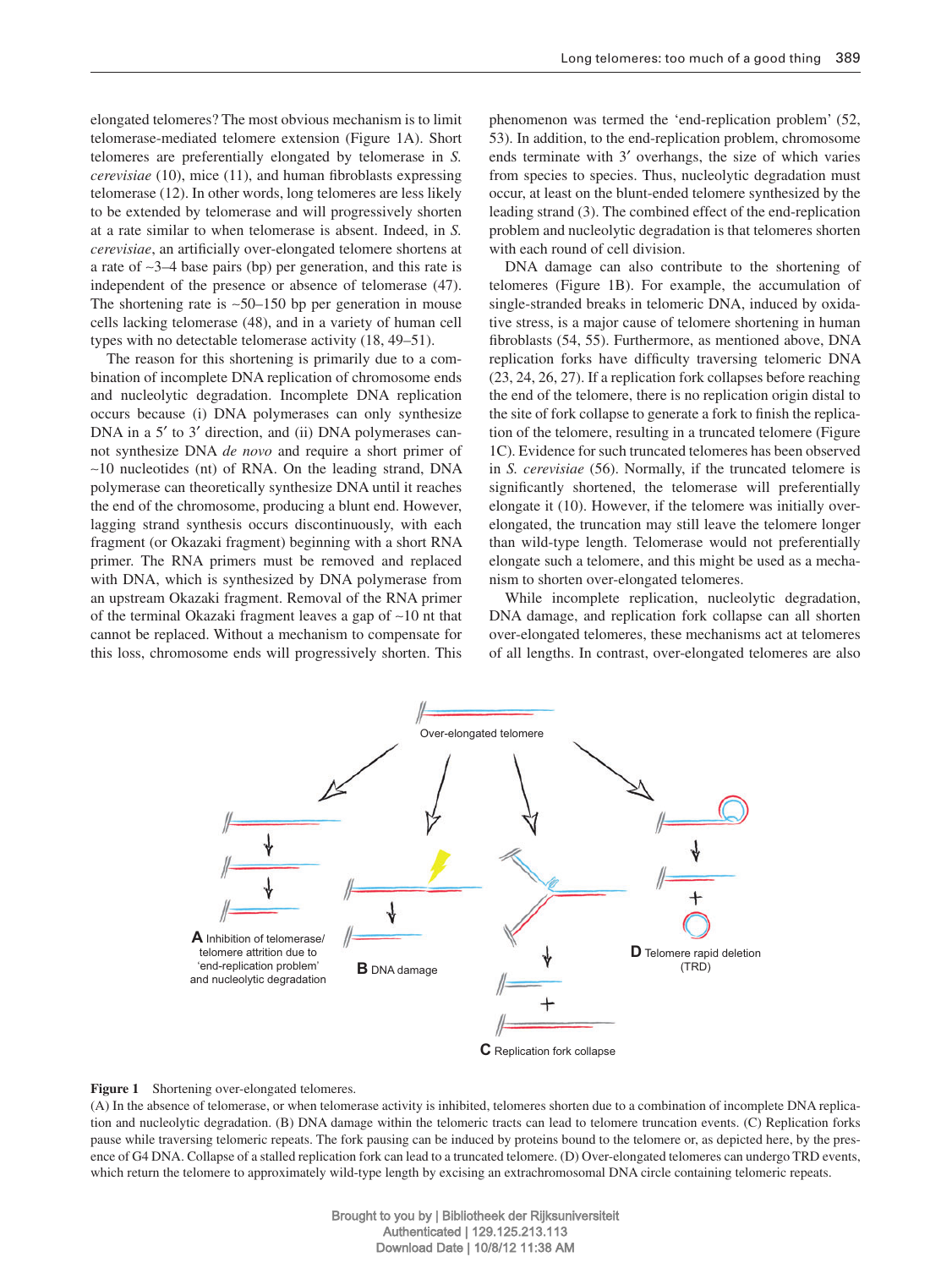

**Figure 2** Regulating telomere length via a protein-counting mechanism in *S. cerevisiae* . (A) Telomerase activity is regulated by telomere length, which is determined by the amount of Rap1, Rif1, and Rif2 bound at a telomere. A short telomere recruits few Rap1/Rif complexes, which favors telomerase-mediated extension of the telomere. A long telomere associates with many Rap1/Rif complexes, which inhibits telomerase activity. (B) While telomere-bound Rap1/Rif complexes regulate telomerase activity, it is unclear whether Rap1/Rif complexes can also mark a telomere for shortening by TRD. It is possible that TRD is regulated by a Rap1/Rif-independent mechanism.

specifically targeted for shortening by a mechanism called 'telomere rapid deletion' (TRD; Figure 1D) (57), which has also been referred to as 'telomere trimming' to avoid implying that the telomeres are completely deleted (58) . TRD was first identified in *S. cerevisiae*, where it was shown that overelongated telomeres could be shortened to approximately wild-type telomere length via a single intrachromosomal recombination event between telomere repeats (59, 60). A TRD event involves the excision of a telomere loop formed by the invasion of the telomeric  $3'$  overhang into telomeric sequence further upstream in the telomere. TRD has also been observed in *Kluyveromyces lactis* (61) , *Arabidopsis thaliana*  $(62)$ , and human cells  $(58, 63)$ , indicating that it is a general mechanism for rapidly shortening over-elongated telomeres.

## **Telomere length determination**

 Having discussed how cells shorten over-elongated telomeres, an important question still remains: how do cells determine if a telomere is over-elongated? Telomere length determination is best understood in *S. cerevisiae* . Rap1 binds to double-stranded telomeric repeats about once every 18 bp (64). Rap1 recruits two additional proteins, Rif1 and Rif2, which act synergistically to negatively regulate telomerase (65, 66) . Thus, the longer the telomere, the more Rap1/Rif1 and Rap1/ Rif2 complexes will be at the telomere and the stronger the inhibition on telomerase (Figure 2A). Tethering Rap1, Rif1, or Rif2 to a telomere shortens the telomere in a manner that is proportional to the number of tethered molecules (38, 39) . In human cells, a similar 'protein-counting' mechanism was also observed by targeting the telomeric proteins TRF1 and TRF2 to specific telomeres  $(67)$ .

 Although the precise details still need to be worked out, much is already known about the mechanisms by which short telomeres activate telomerase. Both physical and genetic evidence indicates that the Rif proteins inhibit Tel1, the yeast ortholog of human ataxia telangiectasia mutated (ATM), which is a positive regulator of telomerase (68, 69). When a telomere is short, there are fewer Rap1/Rif complexes at the telomere, allowing Tel1 to act. Indeed, recruitment of Tel1 to telomeres is about 10-fold higher at short telomeres than at wild-type length telomeres (70) . Tel1 is a kinase and its kinase activity is important for its role in telomere length maintenance  $(71)$ , but there is currently no consensus on what its critical telomeric phosphorylation targets are.

 Considerably less is known about the targeting of overelongated telomeres for shortening. As mentioned above, it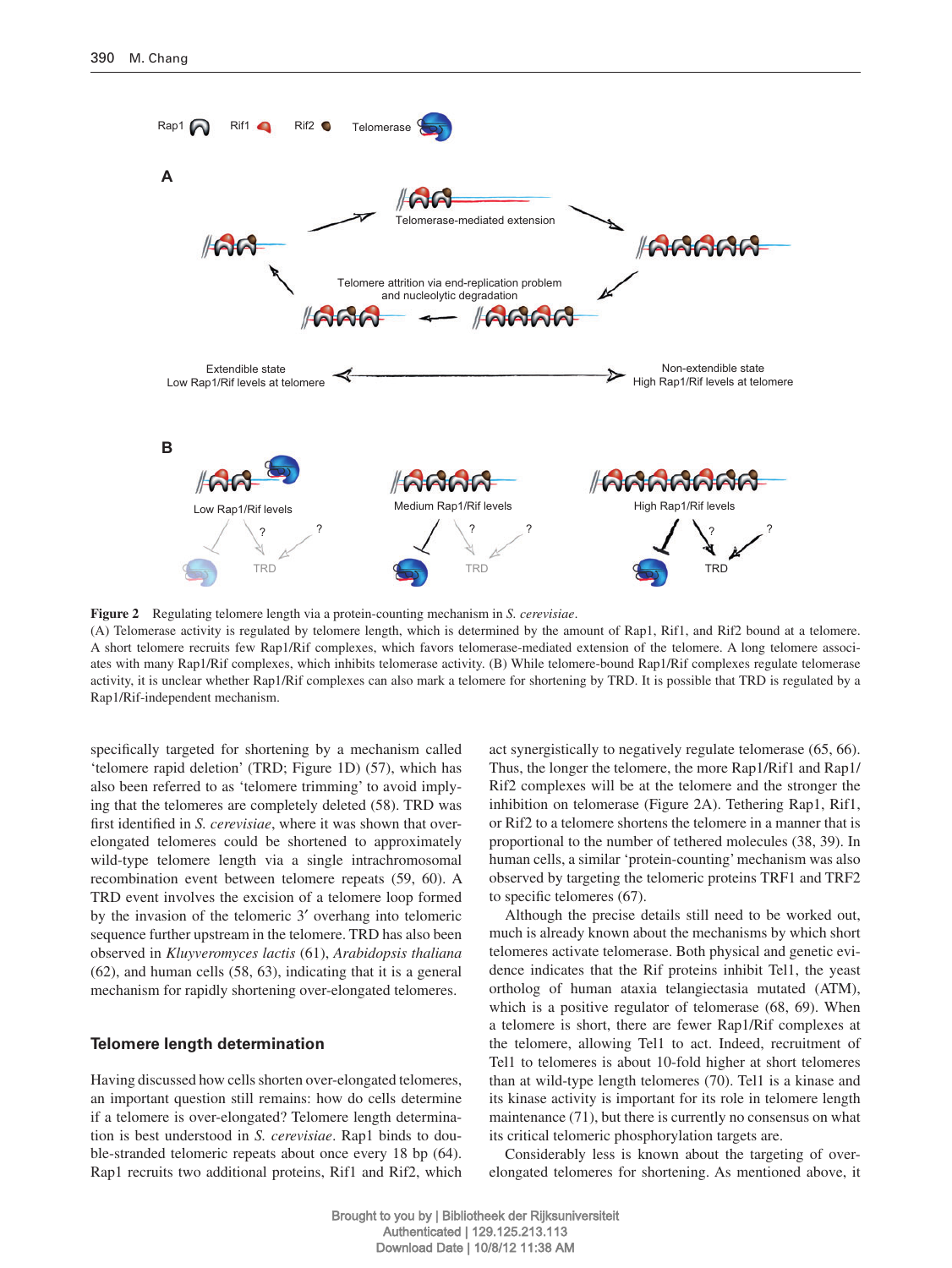is known that telomerase activity is inhibited at long telomeres, but it is unclear whether they are specifically targeted for shortening by TRD, and if they are, whether a similar Rap1/ Rif protein-counting mechanism is employed (Figure 2B). It is also unclear whether the frequency of TRD is directly proportional to telomere length. However, TRD is a recombination-mediated event, and recombination efficiency is directly proportional to the length of the substrate DNA in prokaryotes, yeast, and mammalian cells (72–77). Consistent with this notion, it has been observed, under certain circumstances, that long telomeres in *S. cerevisiae* preferentially undergo recombination (78). It will be interesting to determine whether TRD is subject to active regulation, and if so, how this is accomplished.

# **Outlook**

 Although the consequences of long telomeres have less obvious impact than those of short telomeres, it is clear that overelongated telomeres must be shortened. More work is needed to characterize the cellular response to over-elongated telomeres, and to determine whether long telomeres are subject to evolutionary selection pressure. Such work is particularly important given the connections between telomere length homeostasis and human health.

## **Acknowledgments**

 I thank Brian Luke and Peter Lansdorp for critically reading this manuscript. I apologize to those scientists whose work I could not mention due to the space limitations of the short conceptual overview format.

# **Conflict of interest statement**

The author declares that no conflict of interest exists.

## **References**

- 1. Kanaar R, Wyman C, Rothstein R. Quality control of DNA break metabolism: in the 'end', it's a good thing. EMBO J 2008; 27:  $581 - 8.$
- 2. de Lange T. How telomeres solve the end-protection problem. Science 2009; 326: 948-52.
- 3. Hug N, Lingner J. Telomere length homeostasis. Chromosoma 2006; 115: 413-25.
- 4. Greider CW, Blackburn EH. Identification of a specific telomere terminal transferase activity in Tetrahymena extracts. Cell 1985; 43: 405 – 13.
- 5. Nakamura TM, Morin GB, Chapman KB, Weinrich SL, Andrews WH, Lingner J, Harley CB, Cech TR. Telomerase catalytic subunit homologs from fission yeast and human. Science 1997; 277: 955-9.
- 6. Feng J, Funk WD, Wang SS, Weinrich SL, Avilion AA, Chiu CP, Adams RR, Chang E, Allsopp RC, Yu J, Le S, West MD, Harley CB, Andrews WH, Greider CW, Villeponteau B. The RNA component of human telomerase. Science 1995; 269:  $1236 - 41$ .
- 7. Greider CW, Blackburn EH. A telomeric sequence in the RNA of Tetrahymena telomerase required for telomere repeat synthesis. Nature 1989; 337: 331-7.
- 8. Singer MS, Gottschling DE. TLC1: template RNA component of Saccharomyces cerevisiae telomerase. Science 1994; 266:  $404 - 9$
- 9. Yu GL, Bradley JD, Attardi LD, Blackburn EH. In vivo alteration of telomere sequences and senescence caused by mutated Tetrahymena telomerase RNAs. Nature 1990; 344: 126-32.
- 10. Teixeira MT, Arneric M, Sperisen P, Lingner J. Telomere length homeostasis is achieved via a switch between telomerase- extendible and -nonextendible states. Cell 2004; 117: 323-35.
- 11. Hemann MT, Strong MA, Hao LY, Greider CW. The shortest telomere, not average telomere length, is critical for cell viability and chromosome stability. Cell 2001; 107: 67-77.
- 12. Britt-Compton B, Capper R, Rowson J, Baird DM. Short telomeres are preferentially elongated by telomerase in human cells. FEBS Lett 2009; 583: 3076-80.
- 13. Armanios M. Syndromes of telomere shortening. Annu Rev Genomics Hum Genet 2009; 10: 45-61.
- 14. Serrano M, Blasco MA. Cancer and ageing: convergent and divergent mechanisms. Nat Rev Mol Cell Biol 2007; 8: 715-22.
- 15. Artandi SE, DePinho RA. Telomeres and telomerase in cancer. Carcinogenesis 2010; 31: 9-18.
- 16. Verdun RE, Karlseder J. Replication and protection of telomeres. Nature 2007; 447: 924-31.
- 17. Lundblad V, Szostak JW. A mutant with a defect in telomere elongation leads to senescence in yeast. Cell 1989; 57: 633–43.
- 18. Harley CB, Futcher AB, Greider CW. Telomeres shorten during ageing of human fibroblasts. Nature 1990; 345: 458-60.
- 19. Kaul Z, Cesare AJ, Huschtscha LI, Neumann AA, Reddel RR. Five dysfunctional telomeres predict onset of senescence in human cells. EMBO Rep 2011; 13: 52-9.
- 20. Weinstein BS, Ciszek D. The reserve-capacity hypothesis: evolutionary origins and modern implications of the trade-off between tumor-suppression and tissue-repair. Exp Gerontol 2002; 37:  $615 - 27.$
- 21. Eisenberg DT. An evolutionary review of human telomere biology: the thrifty telomere hypothesis and notes on potential adaptive paternal effects. Am J Hum Biol 2011; 23: 149-67.
- 22. Rochette PJ, Brash DE. Human telomeres are hypersensitive to UV-induced DNA Damage and refractory to repair. PLoS Genet 2010; 6: e1000926.
- 23. Ivessa AS, Zhou JQ, Schulz VP, Monson EK, Zakian VA. Saccharomyces Rrm3p, a  $5'$  to  $3'$  DNA helicase that promotes replication fork progression through telomeric and subtelomeric DNA. Genes Dev 2002; 16: 1383-96.
- 24. Makovets S, Herskowitz I, Blackburn EH. Anatomy and dynamics of DNA replication fork movement in yeast telomeric regions. Mol Cell Biol 2004; 24: 4019-31.
- 25. Ivessa AS, Lenzmeier BA, Bessler JB, Goudsouzian LK, Schnakenberg SL, Zakian VA. The Saccharomyces cerevisiae helicase Rrm3p facilitates replication past nonhistone protein-DNA complexes. Mol Cell 2003; 12: 1525-36.
- 26. Miller KM, Rog O, Cooper JP. Semi-conservative DNA replication through telomeres requires Taz1. Nature 2006; 440: 824-8.
- 27. Sfeir A, Kosiyatrakul ST, Hockemeyer D, MacRae SL, Karlseder J, Schildkraut CL, de Lange T. Mammalian telomeres resemble fragile sites and require TRF1 for efficient replication. Cell 2009; 138: 90-103.
- 28. Sen D, Gilbert W. Formation of parallel four-stranded complexes by guanine-rich motifs in DNA and its implications for meiosis. Nature 1988; 334: 364-6.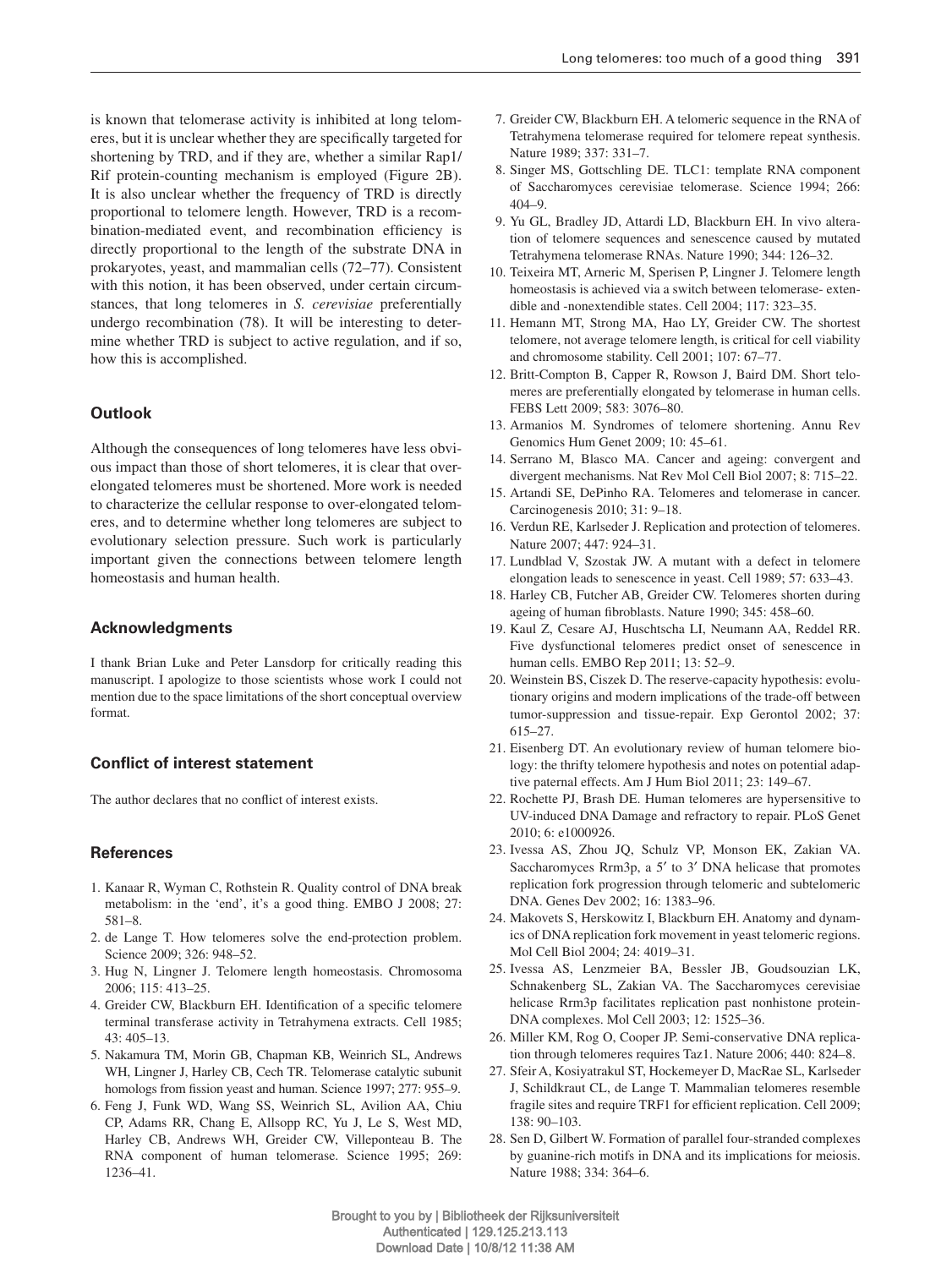- 29. Sundquist WI, Klug A. Telomeric DNA dimerizes by formation of guanine tetrads between hairpin loops. Nature 1989; 342:  $825 - 9.$
- 30. Paeschke K, Simonsson T, Postberg J, Rhodes D, Lipps HJ. Telomere end-binding proteins control the formation of G-quadruplex DNA structures in vivo. Nat Struct Mol Biol 2005; 12: 847-54.
- 31. Paeschke K, Juranek S, Simonsson T, Hempel A, Rhodes D, Lipps HJ. Telomerase recruitment by the telomere end binding protein- facilitates G-quadruplex DNA unfolding in ciliates. Nat Struct Mol Biol 2008; 15: 598-604.
- 32. Paeschke K, Capra JA, Zakian VA. DNA replication through G-quadruplex motifs is promoted by the Saccharomyces cerevisiae Pif1 DNA helicase. Cell 2011; 145: 678-91.
- 33. Crabbe L, Verdun RE, Haggblom CI, Karlseder J. Defective telomere lagging strand synthesis in cells lacking WRN helicase activity. Science 2004; 306: 1951-3.
- 34. Ding H, Schertzer M, Wu X, Gertsenstein M, Selig S, Kammori M, Pourvali R, Poon S, Vulto I, Chavez E, Tam PP, Nagy A, Lansdorp PM. Regulation of murine telomere length by Rtel: an essential gene encoding a helicase-like protein. Cell 2004; 117: 873-86.
- 35. Kurth I, Gautier J. Origin-dependent initiation of DNA replication within telomeric sequences. Nucleic Acids Res 2010; 38:  $467 - 76.$
- 36. Puglisi A, Bianchi A, Lemmens L, Damay P, Shore D. Distinct roles for yeast Stn1 in telomere capping and telomerase inhibition. EMBO J 2008; 27: 2328-39.
- 37. Cristofari G, Lingner J. Telomere length homeostasis requires that telomerase levels are limiting. EMBO J 2006; 25: 565-74.
- 38. Marcand S, Gilson E, Shore D. A protein-counting mechanism for telomere length regulation in yeast. Science 1997; 275: 986-90.
- 39. Levy DL, Blackburn EH. Counting of Rif1p and Rif2p on Saccharomyces cerevisiae telomeres regulates telomere length. Mol Cell Biol 2004; 24: 10857-67.
- 40. Shore D, Nasmyth K. Purification and cloning of a DNA binding protein from yeast that binds to both silencer and activator elements. Cell 1987; 51: 721-32.
- 41. Aparicio OM, Billington BL, Gottschling DE. Modifiers of position effect are shared between telomeric and silent mating-type loci in S. cerevisiae. Cell 1991; 66: 1279-87.
- 42. Sinclair DA, Guarente L. Extrachromosomal rDNA circles a cause of aging in yeast. Cell 1997; 91: 1033-42.
- 43. Guarente L. Sir2 links chromatin silencing, metabolism, and aging. Genes Dev 2000; 14: 1021-6.
- 44. Austriaco NR Jr, Guarente LP. Changes of telomere length cause reciprocal changes in the lifespan of mother cells in Saccharomyces cerevisiae. Proc Natl Acad Sci USA 1997; 94: 9768-72.
- 45. Kyrion G, Liu K, Liu C, Lustig AJ. RAP1 and telomere structure regulate telomere position effects in Saccharomyces cerevisiae. Genes Dev 1993; 7: 1146-59.
- 46. Buck SW, Shore D. Action of a RAP1 carboxy-terminal silencing domain reveals an underlying competition between HMR and telomeres in yeast. Genes Dev 1995; 9: 370-84.
- 47. Marcand S, Brevet V, Gilson E. Progressive cis-inhibition of telomerase upon telomere elongation. EMBO J 1999; 18: 3509-19.
- 48. Niida H, Matsumoto T, Satoh H, Shiwa M, Tokutake Y, Furuichi Y, Shinkai Y. Severe growth defect in mouse cells lacking the telomerase RNA component. Nat Genet 1998; 19: 203-6.
- 49. Counter CM, Avilion AA, LeFeuvre CE, Stewart NG, Greider CW, Harley CB, Bacchetti S. Telomere shortening associated

with chromosome instability is arrested in immortal cells which express telomerase activity. EMBO J 1992; 11: 1921-9.

- 50. Bodnar AG, Ouellette M, Frolkis M, Holt SE, Chiu CP, Morin GB, Harley CB, Shay JW, Lichtsteiner S, Wright WE. Extension of life-span by introduction of telomerase into normal human cells. Science 1998; 279: 349-52.
- 51. Yang J, Chang E, Cherry AM, Bangs CD, Oei Y, Bodnar A, Bronstein A, Chiu CP, Herron GS. Human endothelial cell life extension by telomerase expression. J Biol Chem 1999; 274:  $26141 - 8$ .
- 52. Olovnikov AM. [Principle of marginotomy in template synthesis of polynucleotides]. Dokl Akad Nauk SSSR 1971; 201: 1496-9.
- 53. Watson JD. Origin of concatemeric T7 DNA. Nat New Biol 1972; 239: 197-201.
- 54. von Zglinicki T, Saretzki G, Döcke W, Lotze C. Mild hyperoxia shortens telomeres and inhibits proliferation of fibroblasts: a model for senescence? Exp Cell Res 1995; 220: 186-93.
- 55. von Zglinicki T, Pilger R, Sitte N. Accumulation of single-strand breaks is the major cause of telomere shortening in human fibroblasts. Free Radic Biol Med 2000; 28: 64-74.
- 56. Chang M, Arneric M, Lingner J. Telomerase repeat addition processivity is increased at critically short telomeres in a Tel1 dependent manner in Saccharomyces cerevisiae. Genes Dev 2007; 21: 2485 – 94.
- 57. Lustig AJ. Clues to catastrophic telomere loss in mammals from yeast telomere rapid deletion. Nat Rev Genet 2003; 4: 916-23.
- 58. Pickett HA, Cesare AJ, Johnston RL, Neumann AA, Reddel RR. Control of telomere length by a trimming mechanism that involves generation of t-circles. EMBO J 2009; 28: 799-809.
- 59. Li B, Lustig AJ. A novel mechanism for telomere size control in Saccharomyces cerevisiae. Genes Dev 1996; 10: 1310-26.
- 60. Bucholc M, Park Y, Lustig AJ. Intrachromatid excision of telomeric DNA as a mechanism for telomere size control in Saccharomyces cerevisiae. Mol Cell Biol 2001; 21: 6559-73.
- 61. Bechard LH, Jamieson N, McEachern MJ. Recombination can cause telomere elongations as well as truncations deep within telomeres in wild-type Kluyveromyces lactis cells. Eukaryot Cell 2011; 10: 226 – 36.
- 62. Watson JM, Shippen DE. Telomere rapid deletion regulates telomere length in Arabidopsis thaliana. Mol Cell Biol 2007; 27: 1706 – 15.
- 63. Pickett HA, Henson JD, Au AY, Neumann AA, Reddel RR. Normal mammalian cells negatively regulate telomere length by telomere trimming. Hum Mol Genet 2011; 20: 4684–92.
- 64. Gilson E, Roberge M, Giraldo R, Rhodes D, Gasser SM. Distortion of the DNA double helix by RAP1 at silencers and multiple telomeric binding sites. J Mol Biol 1993; 231: 293-310.
- 65. Hardy CF, Sussel L, Shore D. A RAP1-interacting protein involved in transcriptional silencing and telomere length regulation. Genes Dev 1992; 6: 801-14.
- 66. Wotton D, Shore D. A novel Rap1p-interacting factor, Rif2p, cooperates with Rif1p to regulate telomere length in Saccharomyces cerevisiae. Genes Dev 1997; 11: 748-60.
- 67. Ancelin K, Brunori M, Bauwens S, Koering CE, Brun C, Ricoul M, Pommier JP, Sabatier L, Gilson E. Targeting assay to study the cis functions of human telomeric proteins: evidence for inhibition of telomerase by TRF1 and for activation of telomere degradation by TRF2. Mol Cell Biol 2002; 22: 3474-87.
- 68. Hirano Y, Fukunaga K, Sugimoto K. Rif1 and rif2 inhibit localization of tel1 to DNA ends. Mol Cell 2009; 33: 312-22.
- 69. Craven RJ, Petes TD. Dependence of the regulation of telomere length on the type of subtelomeric repeat in the yeast Saccharomyces cerevisiae. Genetics 1999; 152: 1531-41.